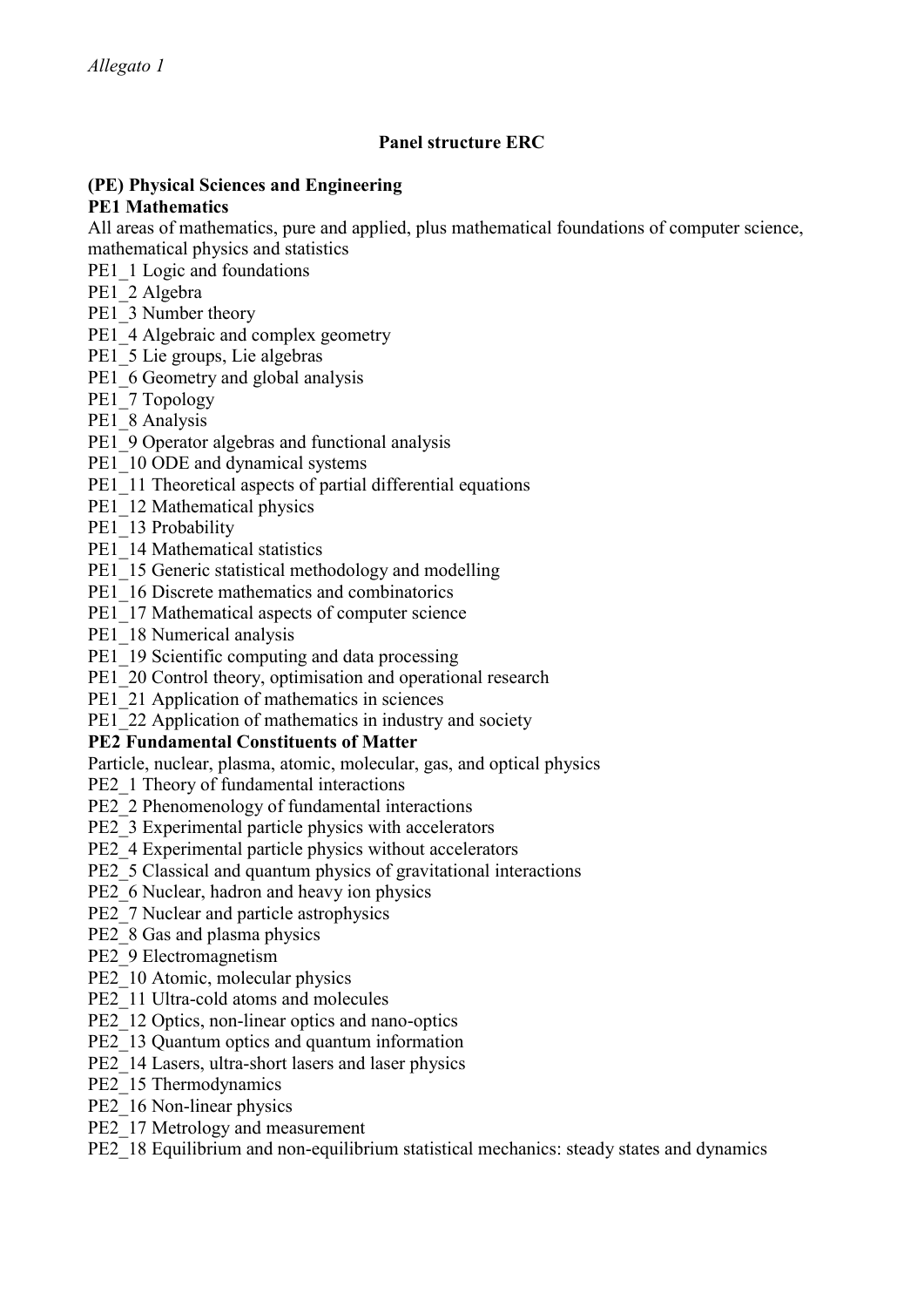# **PE3 Condensed Matter Physics**

Structure, electronic properties, fluids, nanosciences, biological physics

- PE3\_1 Structure of solids, material growth and characterisation
- PE3\_2 Mechanical and acoustical properties of condensed matter, lattice dynamics
- PE3\_3 Transport properties of condensed matter
- PE3\_4 Electronic properties of materials, surfaces, interfaces, nanostructures
- PE3\_5 Physical properties of semiconductors and insulators
- PE3\_6 Macroscopic quantum phenomena, e.g. superconductivity, superfluidity, quantum Hall effect

PE3\_7 Spintronics

- PE3\_8 Magnetism and strongly correlated systems
- PE3\_9 Condensed matter beam interactions (photons, electrons, etc.)
- PE3\_10 Nanophysics, e.g. nanoelectronics, nanophotonics, nanomagnetism, nanoelectromechanics
- PE3\_11 Mesoscopic quantum physics and solid-state quantum technologies
- PE3\_12 Molecular electronics
- PE3\_13 Structure and dynamics of disordered systems, e.g. soft matter (gels, colloids, liquid
- crystals), granular matter, liquids, glasses, defects
- PE3 14 Fluid dynamics (physics)
- PE3\_15 Statistical physics: phase transitions, condensed matter systems, models of complex
- systems, interdisciplinary applications
- PE3 16 Physics of biological systems

## **PE4 Physical and Analytical Chemical Sciences**

- Analytical chemistry, chemical theory, physical chemistry/chemical physics
- PE4\_1 Physical chemistry
- PE4\_2 Spectroscopic and spectrometric techniques
- PE4\_3 Molecular architecture and Structure
- PE4\_4 Surface science and nanostructures
- PE4\_5 Analytical chemistry
- PE4\_6 Chemical physics
- PE4\_7 Chemical instrumentation
- PE4\_8 Electrochemistry, electrodialysis, microfluidics, sensors
- PE4\_9 Method development in chemistry
- PE4\_10 Heterogeneous catalysis
- PE4\_11 Physical chemistry of biological systems
- PE4\_12 Chemical reactions: mechanisms, dynamics, kinetics and catalytic reactions
- PE4\_13 Theoretical and computational chemistry
- PE4\_14 Radiation and Nuclear chemistry
- PE4\_15 Photochemistry
- PE4\_16 Corrosion
- PE4\_17 Characterisation methods of materials
- PE4\_18 Environment chemistry

## **PE5 Synthetic Chemistry and Materials**

New materials and new synthetic approaches, structure-properties relations, solid state chemistry, molecular architecture, organic chemistry

- PE5\_1 Structural properties of materials
- PE5\_2 Solid state materials chemistry
- PE5\_3 Surface modification
- PE5\_4 Thin films
- PE5\_5 Ionic liquids
- PE5\_6 New materials: oxides, alloys, composite, organic-inorganic hybrid, nanoparticles
- PE5\_7 Biomaterials synthesis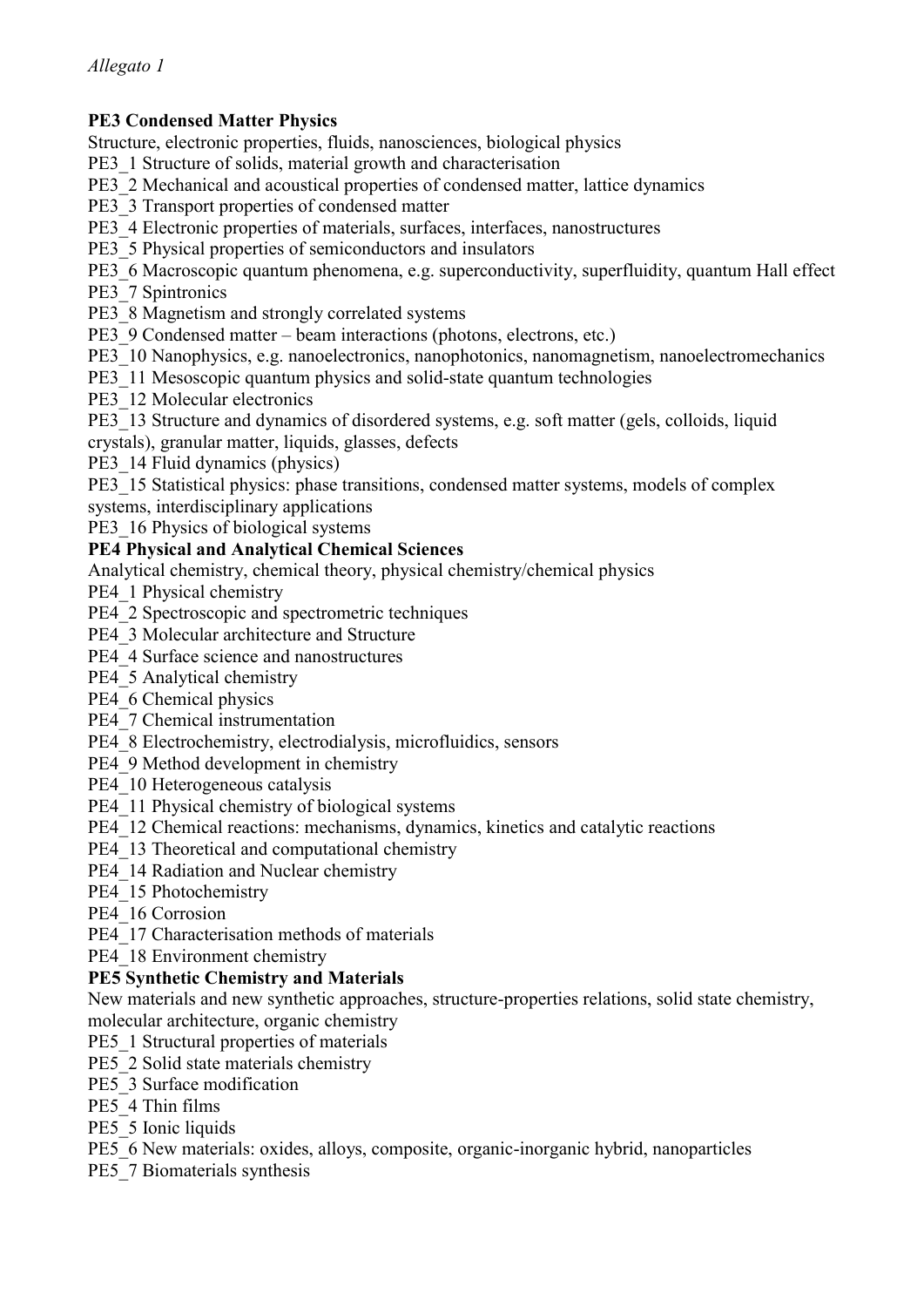- PE5\_8 Intelligent materials synthesis self assembled materials
- PE5\_9 Coordination chemistry
- PE5\_10 Colloid chemistry
- PE5\_11 Biological chemistry and chemical biology
- PE5\_12 Chemistry of condensed matter
- PE5\_13 Homogeneous catalysis
- PE5\_14 Macromolecular chemistry
- PE5\_15 Polymer chemistry
- PE5\_16 Supramolecular chemistry
- PE5\_17 Organic chemistry
- PE5\_18 Medicinal chemistry

# **PE6 Computer Science and Informatics**

Informatics and information systems, computer science, scientific computing, intelligent systems PE6\_1 Computer architecture, embedded systems, operating systems

- PE6\_2 Distributed systems, parallel computing, sensor networks, cyber-physical systems
- PE6\_3 Software engineering, programming languages and systems
- PE6\_4 Theoretical computer science, formal methods, automata
- PE6\_5 Security, privacy, cryptology, quantum cryptography

PE6\_6 Algorithms and complexity, distributed, parallel and network algorithms, algorithmic game theory

PE6\_7 Artificial intelligence, intelligent systems, natural language processing

PE6\_8 Computer graphics, computer vision, multimedia, computer games

PE6\_9 Human computer interaction and interface, visualisation

PE6. 10 Web and information systems, data management systems, information retrieval and digital libraries, data fusion

PE6\_11 Machine learning, statistical data processing and applications using signal processing (e.g. speech, image, video)

PE6\_12 Scientific computing, simulation and modelling tools

PE6\_13 Bioinformatics, bio-inspired computing, and natural computing

PE6\_14 Quantum computing (formal methods, algorithms and other computer science aspects)

# **PE7 Systems and Communication Engineering**

Electrical, electronic, communication, optical and systems engineering

PE7\_1 Control engineering

- PE7\_2 Electrical engineering: power components and/or systems
- PE7\_3 Simulation engineering and modelling
- PE7\_4 (Micro- and nano-) systems engineering
- PE7\_5 (Micro- and nano-) electronic, optoelectronic and photonic components
- PE7\_6 Communication systems, wireless technology, high-frequency technology

PE7\_7 Signal processing

PE7\_8 Networks, e.g. communication networks and nodes, Internet of Things, sensor networks, networks of robots

PE7\_9 Man-machine interfaces

PE7\_10 Robotics

- PE7\_11 Components and systems for applications (in e.g. medicine, biology, environment)
- PE7\_12 Electrical energy production, distribution, applications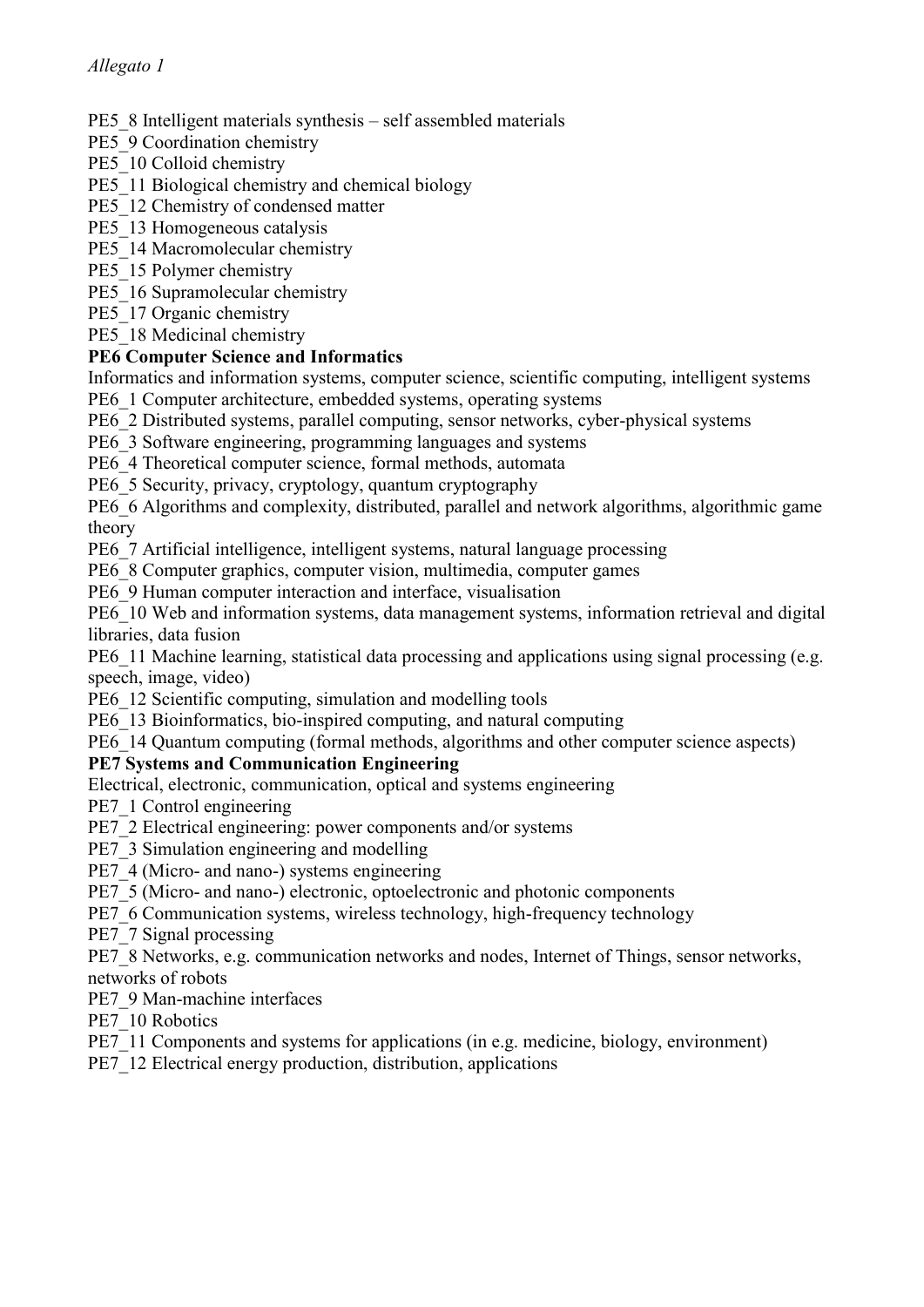## **PE8 Products and Processes Engineering**

Product and process design, chemical, civil, environmental, mechanical, vehicle engineering,

energy processes and relevant computational methods

PE8\_1 Aerospace engineering

PE8\_2 Chemical engineering, technical chemistry

PE8\_3 Civil engineering, architecture, offshore construction, lightweight construction, geotechnics

- PE8\_4 Computational engineering
- PE8\_5 Fluid mechanics
- PE8\_6 Energy processes engineering

PE8\_7 Mechanical engineering

PE8\_8 Propulsion engineering, e.g. hydraulic, turbo, piston, hybrid engines

PE8\_9 Production technology, process engineering

- PE8 10 Manufacturing engineering and industrial design
- PE8\_11 Environmental engineering, e.g. sustainable design, waste and water treatment, recycling, regeneration or recovery of compounds, carbon capture & storage

PE8 12 Naval/marine engineering

PE8 13 Industrial bioengineering

PE8\_14 Automotive and rail engineering; multi-/inter-modal transport engineering

## **PE9 Universe Sciences**

Astro-physics/-chemistry/-biology; solar system; planetary systems; stellar, galactic and extragalactic astronomy; cosmology; space sciences; astronomical instrumentation and data

PE9\_1 Solar physics – the Sun and the heliosphere

PE9\_2 Solar system science

PE9\_3 Exoplanetary science, formation and characterization of extrasolar planets

PE9\_4 Astrobiology

PE9\_5 Interstellar medium and star formation

PE9\_6 Stars – stellar physics, stellar systems

PE9\_7 The Milky Way

PE9\_8 Galaxies – formation, evolution, clusters

PE9\_9 Cosmology and large-scale structure, dark matter, dark energy

PE9\_10 Relativistic astrophysics and compact objects

PE9\_11 Gravitational wave astronomy

PE9 12 High-energy and particle astronomy

PE9\_13 Astronomical instrumentation and data, e.g. telescopes, detectors, techniques, archives, analyses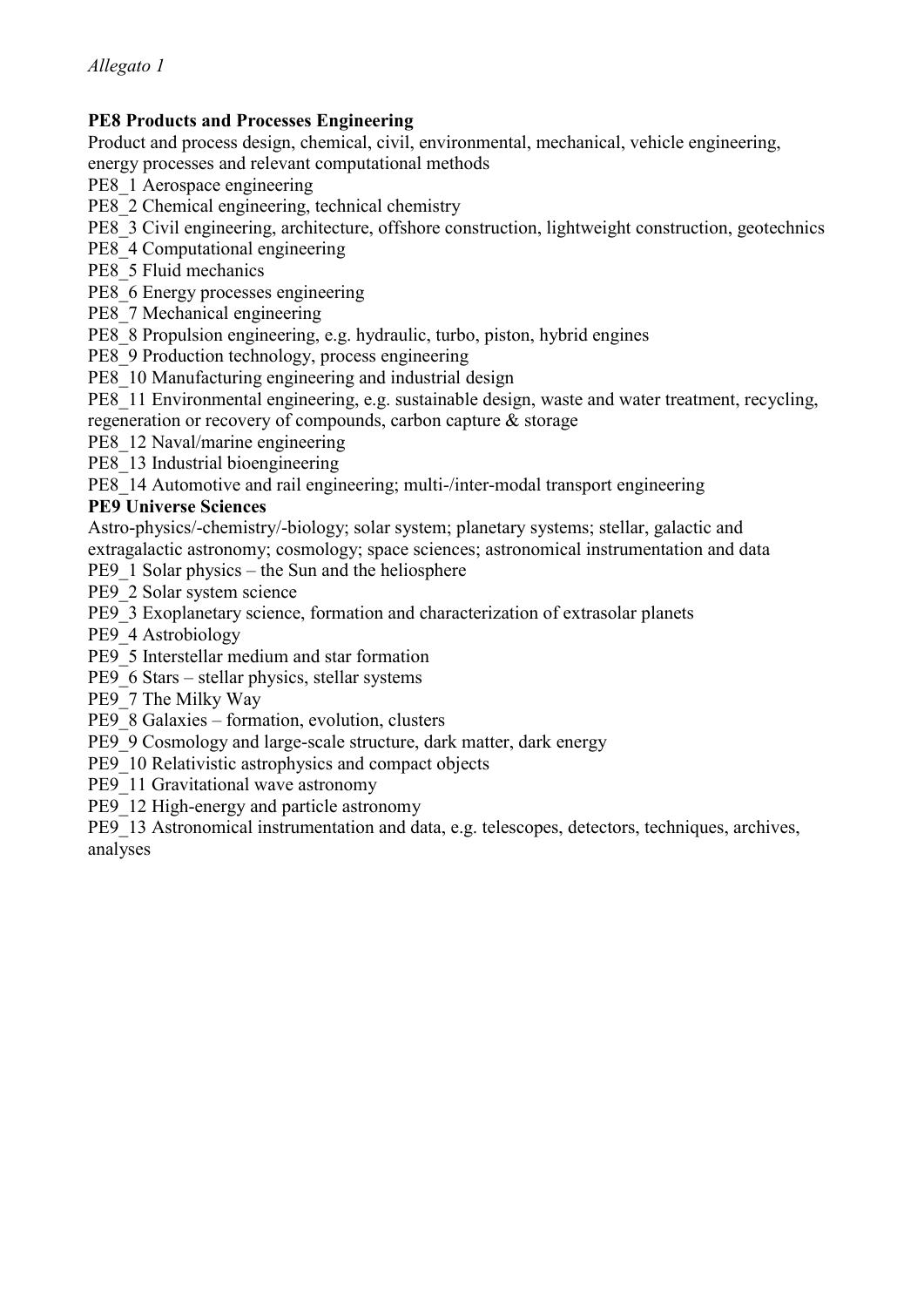## **PE10 Earth System Science**

Physical geography, geology, geophysics, atmospheric sciences, oceanography, climatology, cryology, ecology, global environmental change, biogeochemical cycles, natural resources management

PE10\_1 Atmospheric chemistry, atmospheric composition, air pollution

PE10\_2 Meteorology, atmospheric physics and dynamics

PE10\_3 Climatology and climate change

PE10\_4 Terrestrial ecology, land cover change

PE10\_5 Geology, tectonics, volcanology

PE10\_6 Palaeoclimatology, palaeoecology

PE10\_7 Physics of earth's interior, seismology, geodynamics

PE10\_8 Oceanography (physical, chemical, biological, geological)

PE10\_9 Biogeochemistry, biogeochemical cycles, environmental chemistry

PE10\_10 Mineralogy, petrology, igneous petrology, metamorphic petrology

PE10 11 Geochemistry, cosmochemistry, crystal chemistry, isotope geochemistry, thermodynamics

PE10 12 Sedimentology, soil science, palaeontology, earth evolution

PE10 13 Physical geography, geomorphology

PE10\_14 Earth observations from space/remote sensing

PE10 15 Geomagnetism, palaeomagnetism

PE10 16 Ozone, upper atmosphere, ionosphere

PE10\_17 Hydrology, hydrogeology, engineering and environmental geology, water and soil pollution

PE10\_18 Cryosphere, dynamics of snow and ice cover, sea ice, permafrosts and ice sheets

PE10<sup>19</sup> Planetary geology and geophysics

PE10\_20 Geohazards

PE10\_21 Earth system modelling and interactions

## **PE11 Materials Engineering**

Advanced materials development: performance enhancement, modelling, large-scale preparation, modification, tailoring, optimisation, novel and combined use of materials, etc.

PE11\_1 Engineering of biomaterials, biomimetic, bioinspired and bio-enabled materials

PE11\_2 Engineering of metals and alloys

PE11\_3 Engineering of ceramics and glasses

PE11\_4 Engineering of polymers and plastics

PE11\_5 Engineering of composites and hybrid materials

PE11\_6 Engineering of carbon materials

PE11\_7 Engineering of metal oxides

PE11\_8 Engineering of alternative established or emergent materials

PE11\_9 Nanomaterials engineering, e.g. nanoparticles, nanoporous materials, 1D & 2D nanomaterials

PE11 10 Soft materials engineering, e.g. gels, foams, colloids

PE11\_11 Porous materials engineering, e.g. covalent-organic, metal-organic, porous aromatic frameworks

PE11 12 Semi-conducting and magnetic materials engineering

PE11\_13 Metamaterials engineering

PE11\_14 Computational methods for materials engineering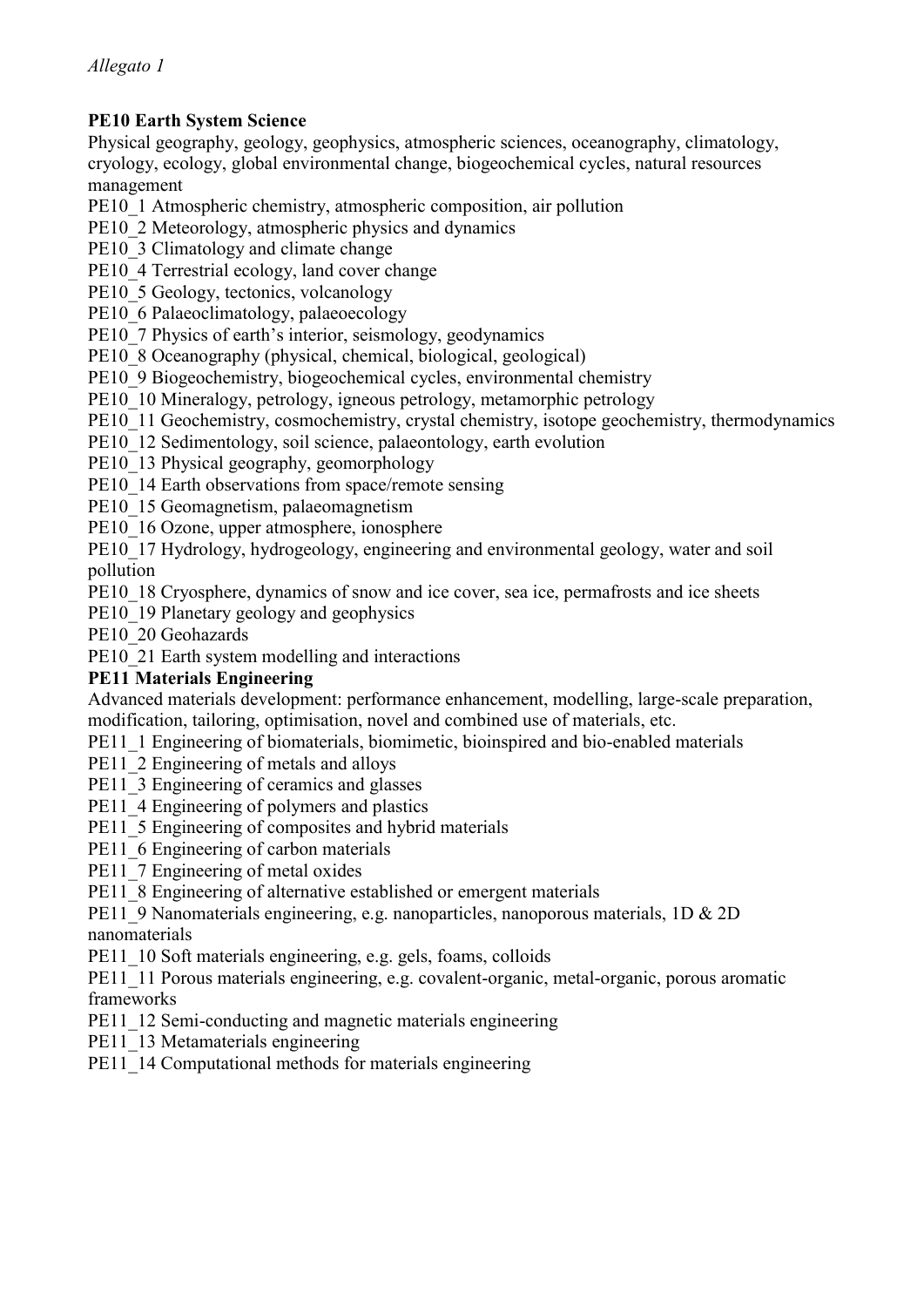## **(LS) Life Sciences**

### **LS1 Molecules of Life: Biological Mechanisms, Structures and Functions**

*For all organisms:* 

Molecular biology, biochemistry, structural biology, molecular biophysics, synthetic and chemical biology, drug design, innovative methods and modelling

LS1\_1 Macromolecular complexes including interactions involving nucleic acids, proteins, lipids and carbohydrates

- LS1\_2 Biochemistry
- LS1\_3 DNA and RNA biology
- LS1\_4 Protein biology
- LS1\_5 Lipid biology
- LS1\_6 Glycobiology
- LS1\_7 Molecular biophysics, biomechanics, bioenergetics
- LS1 8 Structural biology
- LS1\_9 Molecular mechanisms of signalling processes
- LS1 10 Synthetic biology
- LS1 11 Chemical biology
- LS1 12 Protein design
- LS1 13 Early translational research and drug design
- LS1 14 Innovative methods and modelling in molecular, structural and synthetic biology

#### **LS2 Integrative Biology: from Genes and Genomes to Systems**

*For all organisms:* 

Genetics, epigenetics, genomics and other 'omics studies, bioinformatics, systems biology, genetic diseases, gene editing, innovative methods and modelling, 'omics for personalised medicine

- LS2\_1 Genetics
- LS2 2 Gene editing
- LS2\_3 Epigenetics
- LS2 4 Gene regulation
- LS2 5 Genomics
- LS2 6 Metagenomics
- LS2\_7 Transcriptomics
- LS2 8 Proteomics
- LS2\_9 Metabolomics
- LS2 10 Glycomics/Lipidomics
- LS2\_11 Bioinformatics and computational biology
- LS2 12 Biostatistics
- LS2\_13 Systems biology
- LS2\_14 Genetic diseases
- LS2 15 Integrative biology for personalised medicine
- LS2\_16 Innovative methods and modelling in integrative biology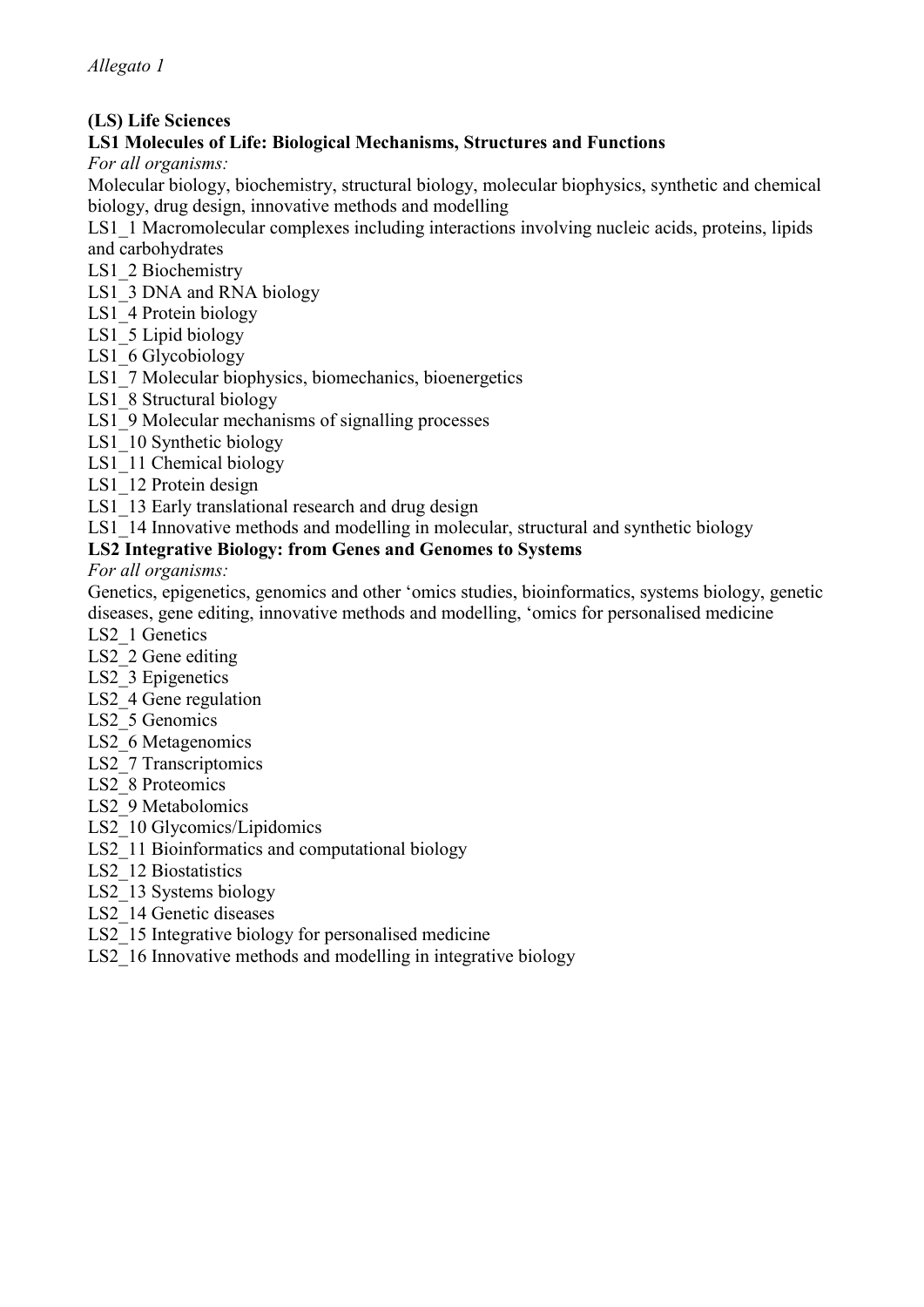## **LS3 Cellular, Developmental and Regenerative Biology**

*For all organisms:* 

Structure and function of the cell, cell-cell communication, embryogenesis, tissue differentiation, organogenesis, growth, development, evolution of development, organoids, stem cells, regeneration, therapeutic approaches

LS3 1 Cell cycle, cell division and growth

LS3 2 Cell senescence, cell death, autophagy, cell ageing

LS3 3 Cell behaviour, including control of cell shape, cell migration

LS3 4 Cell junctions, cell adhesion, the extracellular matrix, cell communication

- LS3 5 Cell signalling and signal transduction, exosome biology
- LS3 6 Organelle biology and trafficking
- LS3 7 Mechanobiology of cells, tissues and organs

LS3\_8 Embryogenesis, pattern formation, morphogenesis

LS3 9 Cell differentiation, formation of tissues and organs

- LS3 10 Developmental genetics
- LS3\_11 Evolution of developmental strategies

LS3 12 Organoids

LS3 13 Stem cells

LS3 14 Regeneration

LS3 15 Development of cell-based therapeutic approaches for tissue regeneration

LS3 16 Functional imaging of cells and tissues

LS3\_17 Theoretical modelling in cellular, developmental and regenerative biology

#### **LS4 Physiology in Health, Disease and Ageing**

Organ and tissue physiology, comparative physiology, physiology of ageing, pathophysiology, inter-organ and tissue communication, endocrinology, nutrition, metabolism, interaction with the microbiome, non-communicable diseases including cancer (and except disorders of the nervous system and immunity-related diseases)

LS4\_1 Organ and tissue physiology and pathophysiology

LS4 2 Comparative physiology

LS4 3 Physiology of ageing

LS4\_4 Endocrinology

LS4 5 Non-hormonal mechanisms of inter-organ and tissue communication

LS4 6 Microbiome and host physiology

LS4 7 Nutrition and exercise physiology

LS4 8 Impact of stress (including environmental stress) on physiology

LS4 9 Metabolism and metabolic disorders, including diabetes and obesity

LS4 10 The cardiovascular system and cardiovascular diseases

LS4\_11 Haematopoiesis and blood diseases

LS4 12 Cancer

LS4 13 Other non-communicable diseases (except disorders of the nervous system and immunityrelated diseases)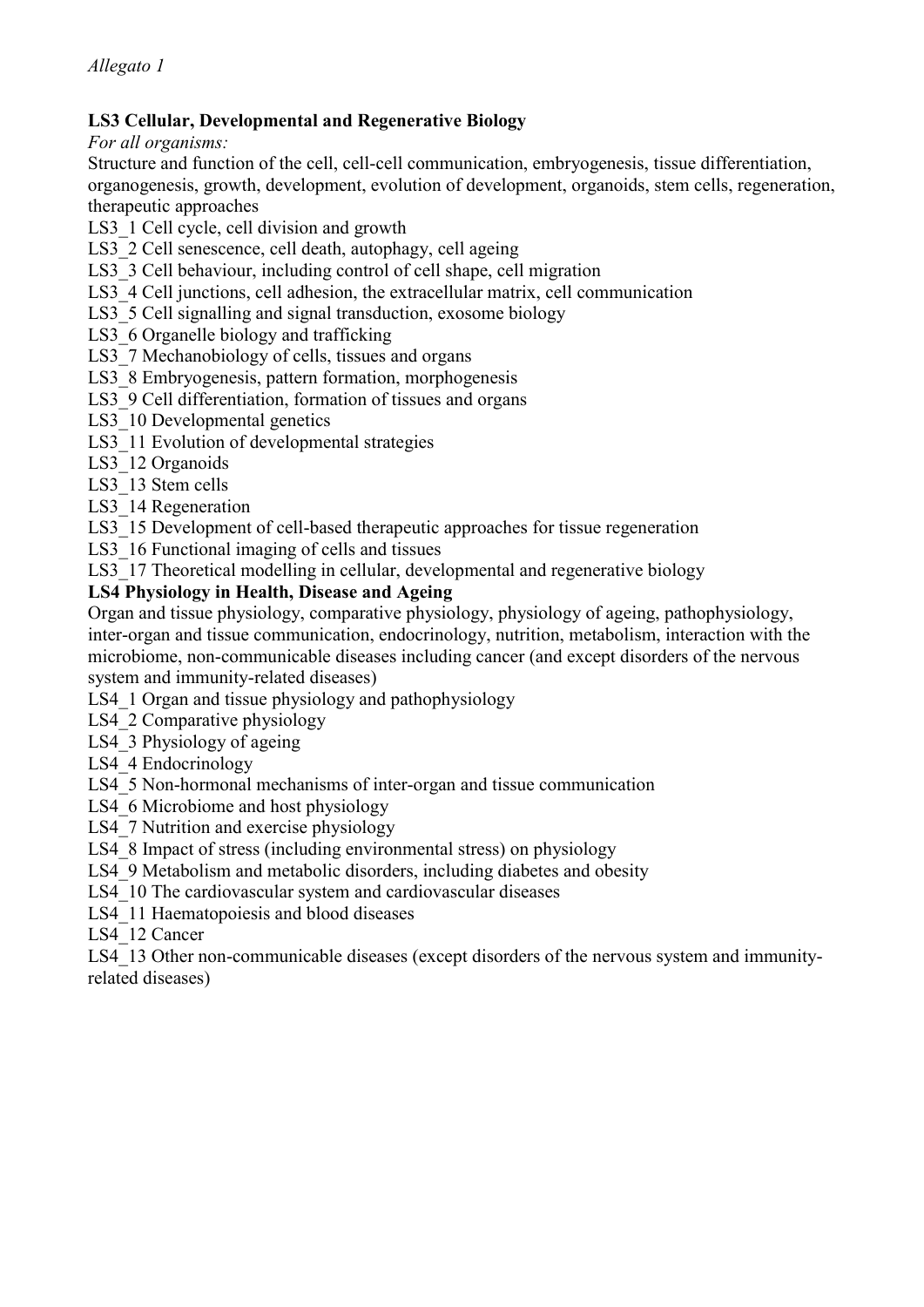## **LS5 Neuroscience and Disorders of the Nervous System**

Nervous system development, homeostasis and ageing, nervous system function and dysfunction, systems neuroscience and modelling, biological basis of cognitive processes and of behaviour, neurological and mental disorders

LS5\_1 Neuronal cells

LS5 2 Glial cells and neuronal-glial communication

- LS5\_3 Neural development and related disorders
- LS5 4 Neural stem cells
- LS5 5 Neural networks and plasticity
- LS5 6 Neurovascular biology and blood-brain barrier
- LS5 7 Sensory systems, sensation and perception, including pain
- LS5 8 Neural basis of behaviour
- LS5 9 Neural basis of cognition
- LS5 10 Ageing of the nervous system
- LS5 11 Neurological and neurodegenerative disorders
- LS5\_12 Mental disorders
- LS5 13 Nervous system injuries and trauma, stroke
- LS5 14 Repair and regeneration of the nervous system
- LS5\_15 Neuroimmunology, neuroinflammation
- LS5  $16$  Systems and computational neuroscience
- LS5 17 Imaging in neuroscience
- LS5 18 Innovative methods and tools for neuroscience

#### **LS6 Immunity, Infection and Immunotherapy**

The immune system, related disorders and their mechanisms, biology of infectious agents and infection, biological basis of prevention and treatment of infectious diseases, innovative immunological tools and approaches, including therapies

- LS6\_1 Innate immunity
- LS6\_2 Adaptive immunity
- LS6 3 Regulation of the immune response
- LS6\_4 Immune-related diseases
- LS6 5 Biology of pathogens (e.g. bacteria, viruses, parasites, fungi)
- LS6 6 Infectious diseases
- LS6<sub>7</sub> Mechanisms of infection
- LS6 8 Biological basis of prevention and treatment of infection
- LS6\_9 Antimicrobials, antimicrobial resistance
- LS6\_10 Vaccine development
- LS6\_11 Innovative immunological tools and approaches, including therapies

## **LS7 Prevention, Diagnosis and Treatment of Human Diseases**

Medical technologies and tools for prevention, diagnosis and treatment of human diseases, therapeutic approaches and interventions, pharmacology, preventative medicine, epidemiology and public health, digital medicine

- LS7 1 Medical imaging for prevention, diagnosis and monitoring of diseases
- LS7 2 Medical technologies and tools (including genetic tools and biomarkers) for prevention, diagnosis, monitoring and treatment of diseases
- LS7\_3 Nanomedicine
- LS7\_4 Regenerative medicine
- LS7 5 Applied gene, cell and immune therapies
- LS7 6 Other medical therapeutic interventions, including transplantation
- LS7\_7 Pharmacology and toxicology
- LS7  $\,8$  Effectiveness of interventions, including resistance to therapies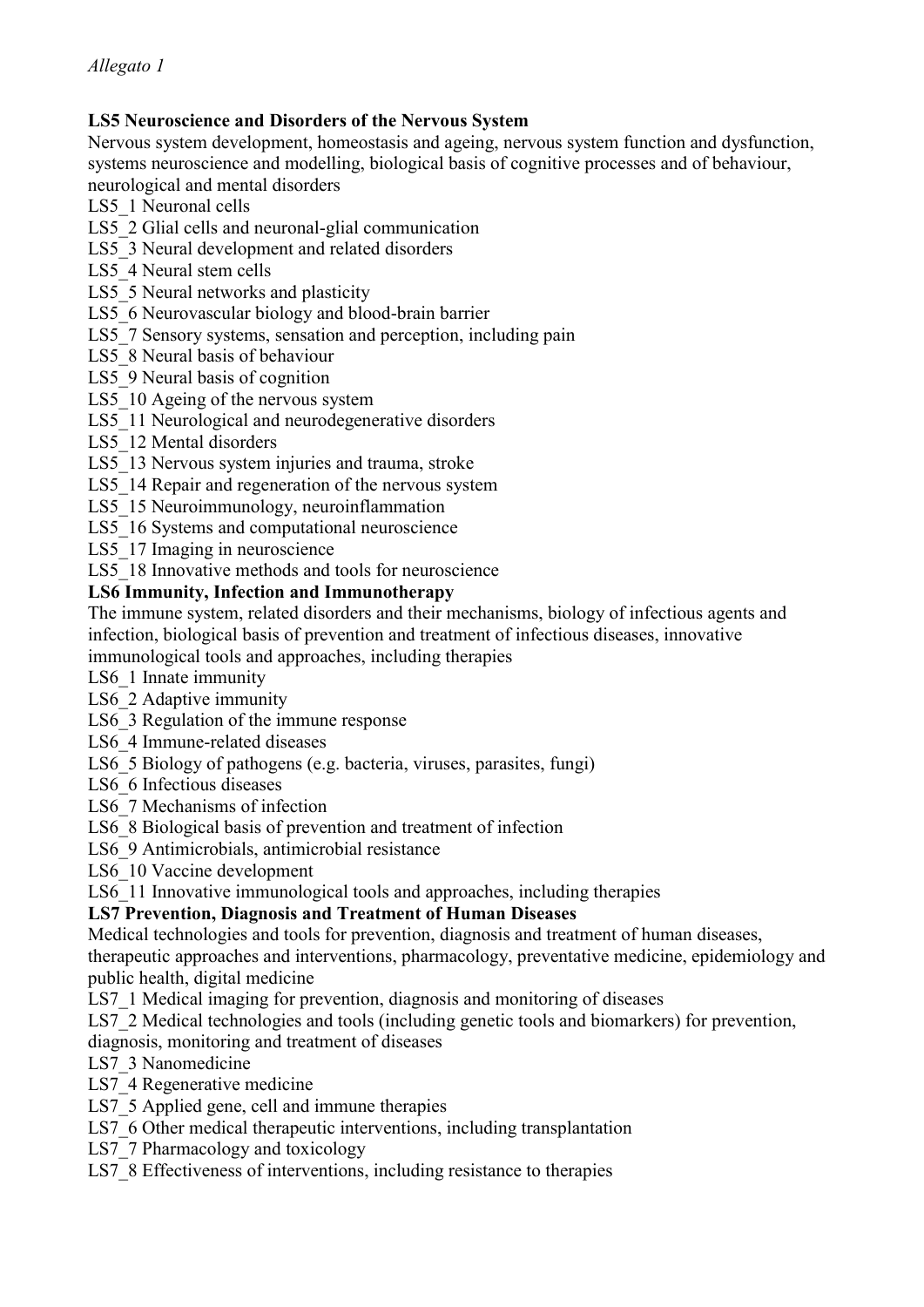- LS7\, 9 Public health and epidemiology
- LS7\_10 Preventative and prognostic medicine
- LS7 11 Environmental health, occupational medicine
- LS7 12 Health care, including care for the ageing population
- LS7 13 Palliative medicine
- LS7\_14 Digital medicine, e-medicine, medical applications of artificial intelligence
- LS7 15 Medical ethics

# **LS8 Environmental Biology, Ecology and Evolution**

*For all organisms:* 

- Ecology, biodiversity, environmental change, evolutionary biology, behavioural ecology, microbial ecology, marine biology, ecophysiology, theoretical developments and modelling
- LS8\_1 Ecosystem and community ecology, macroecology
- LS8\_2 Biodiversity
- LS8\_3 Conservation biology
- LS8\_4 Population biology, population dynamics, population genetics
- LS8<sup>5</sup> Biological aspects of environmental change, including climate change
- LS8 6 Evolutionary ecology
- LS8 7 Evolutionary genetics
- LS8 8 Phylogenetics, systematics, comparative biology
- LS8 9 Macroevolution and paleobiology
- LS8\_10 Ecology and evolution of species interactions
- LS8\_11 Behavioural ecology and evolution
- LS8\_12 Microbial ecology and evolution
- LS8\_13 Marine biology and ecology
- LS8 14 Ecophysiology, from organisms to ecosystems

LS8 15 Theoretical developments and modelling in environmental biology, ecology, and evolution

## **LS9 Biotechnology and Biosystems Engineering**

Biotechnology using all organisms, biotechnology for environment and food applications, applied plant and animal sciences, bioengineering and synthetic biology, biomass and biofuels, biohazards

- LS9\_1 Bioengineering for synthetic and chemical biology
- LS9 2 Applied genetics, gene editing and transgenic organisms
- LS9 3 Bioengineering of cells, tissues, organs and organisms
- LS9\_4 Microbial biotechnology and bioengineering
- LS9 5 Food biotechnology and bioengineering
- LS9 6 Marine biotechnology and bioengineering
- LS9 7 Environmental biotechnology and bioengineering
- LS9 8 Applied plant sciences, plant breeding, agroecology and soil biology
- LS9 9 Plant pathology and pest resistance
- LS9 10 Veterinary and applied animal sciences
- LS9\_11 Biomass production and utilisation, biofuels
- LS9\_12 Ecotoxicology, biohazards and biosafety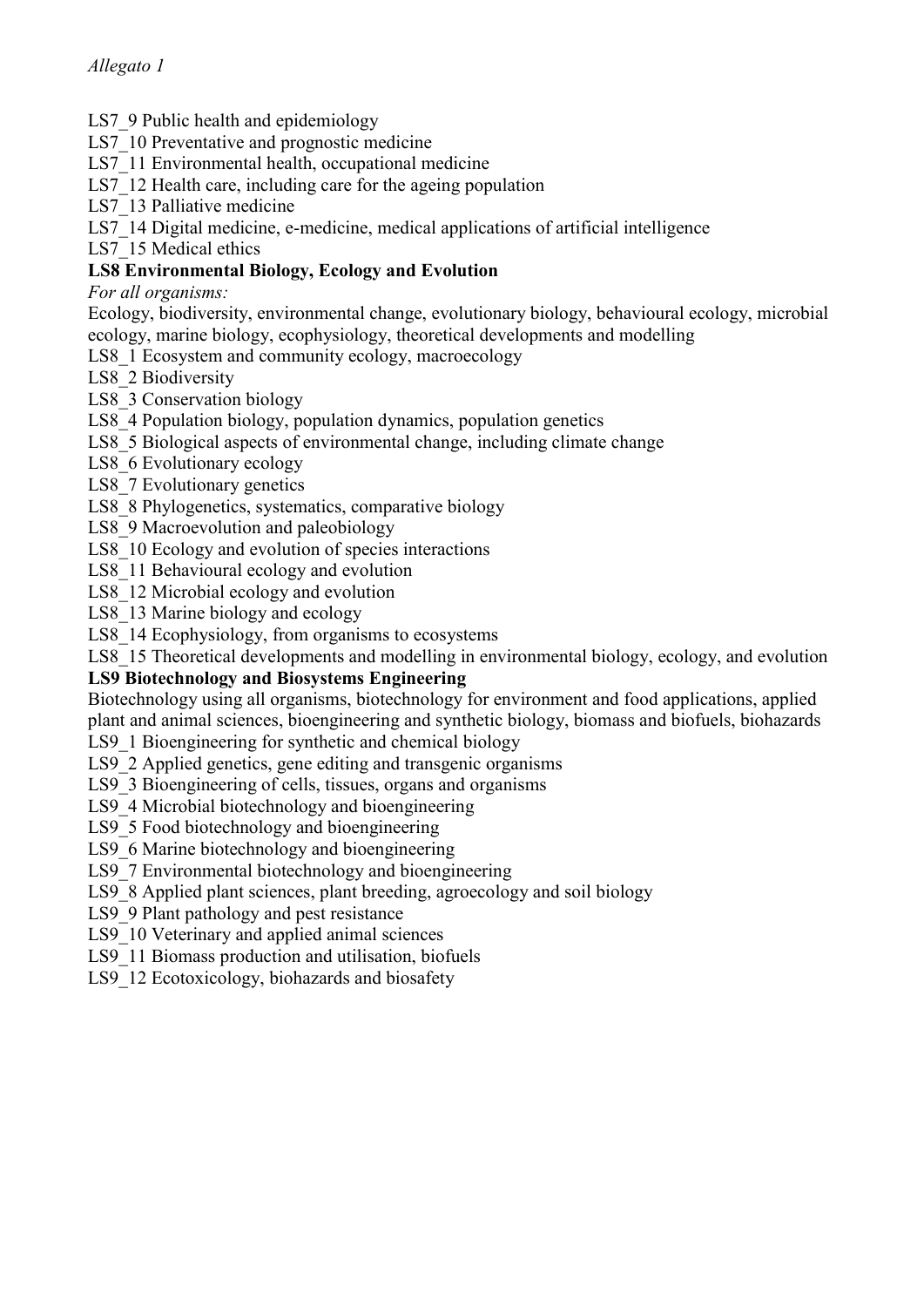# **(SH) Social Sciences and Humanities**

### **SH1 Individuals, Markets and Organisations**

Economics, finance, management

- SH1\_1 Macroeconomics; monetary economics; economic growth
- SH1\_2 International trade; international management; international business; spatial economics
- SH1\_3 Development economics; structural change; political economy of development
- SH1\_4 Finance; asset pricing; international finance; market microstructure
- SH1\_5 Corporate finance; banking and financial intermediation; accounting; auditing; insurance
- SH1\_6 Econometrics; operations research
- SH1\_7 Behavioural economics; experimental economics; neuro-economics
- SH1\_8 Microeconomic theory; game theory; decision theory
- SH1\_9 Industrial organisation; entrepreneurship; R&D and innovation
- SH1\_10 Management; strategy; organisational behaviour
- SH1 11 Human resource management; operations management, marketing
- SH1\_12 Environmental economics; resource and energy economics; agricultural economics
- SH1\_13 Labour and demographic economics
- SH1\_14 Health economics; economics of education
- SH1\_15 Public economics; political economics; law and economics
- SH1\_16 Historical economics; quantitative economic history; institutional economics; economic systems

#### **SH2 Institutions, Governance and Legal Systems**

- Political science, international relations, law
- SH2 1 Political systems, governance
- SH<sub>2</sub> 2 Democratisation and social movements
- SH2\_3 Conflict resolution, war, peace building, international law
- SH2 4 Legal studies, constitutions, human rights, comparative law
- SH2 5 International relations, global and transnational governance
- SH<sub>2</sub> 6 Humanitarian assistance and development
- SH2\_7 Political and legal philosophy
- SH<sub>2</sub> 8 Big data in political and legal studies

## **SH3 The Social World and Its Diversity**

Sociology, social psychology, social anthropology, education sciences, communication studies

SH3\_1 Social structure, social mobility, social innovation

- SH3<sup>2</sup> Inequalities, discrimination, prejudice
- SH3<sup>3</sup> Aggression and violence, antisocial behaviour, crime
- SH3\_4 Social integration, exclusion, prosocial behaviour
- SH3\_5 Attitudes and beliefs
- SH3\_6 Social influence; power and group behaviour
- SH3\_7 Kinship; diversity and identities, gender, interethnic relations
- SH3<sub>8</sub> Social policies, welfare, work and employment
- SH3\_9 Poverty and poverty alleviation
- SH3 10 Religious studies, ritual; symbolic representation

SH3 11 Social aspects of teaching and learning, curriculum studies, education and educational policies

SH3<sup>12</sup> Communication and information, networks, media

SH3 13 Digital social research

SH3 14 Social studies of science and technology

## **SH4 The Human Mind and Its Complexity**

Cognitive science, psychology, linguistics, theoretical philosophy

SH4\_1 Cognitive basis of human development and education, developmental disorders; comparative cognition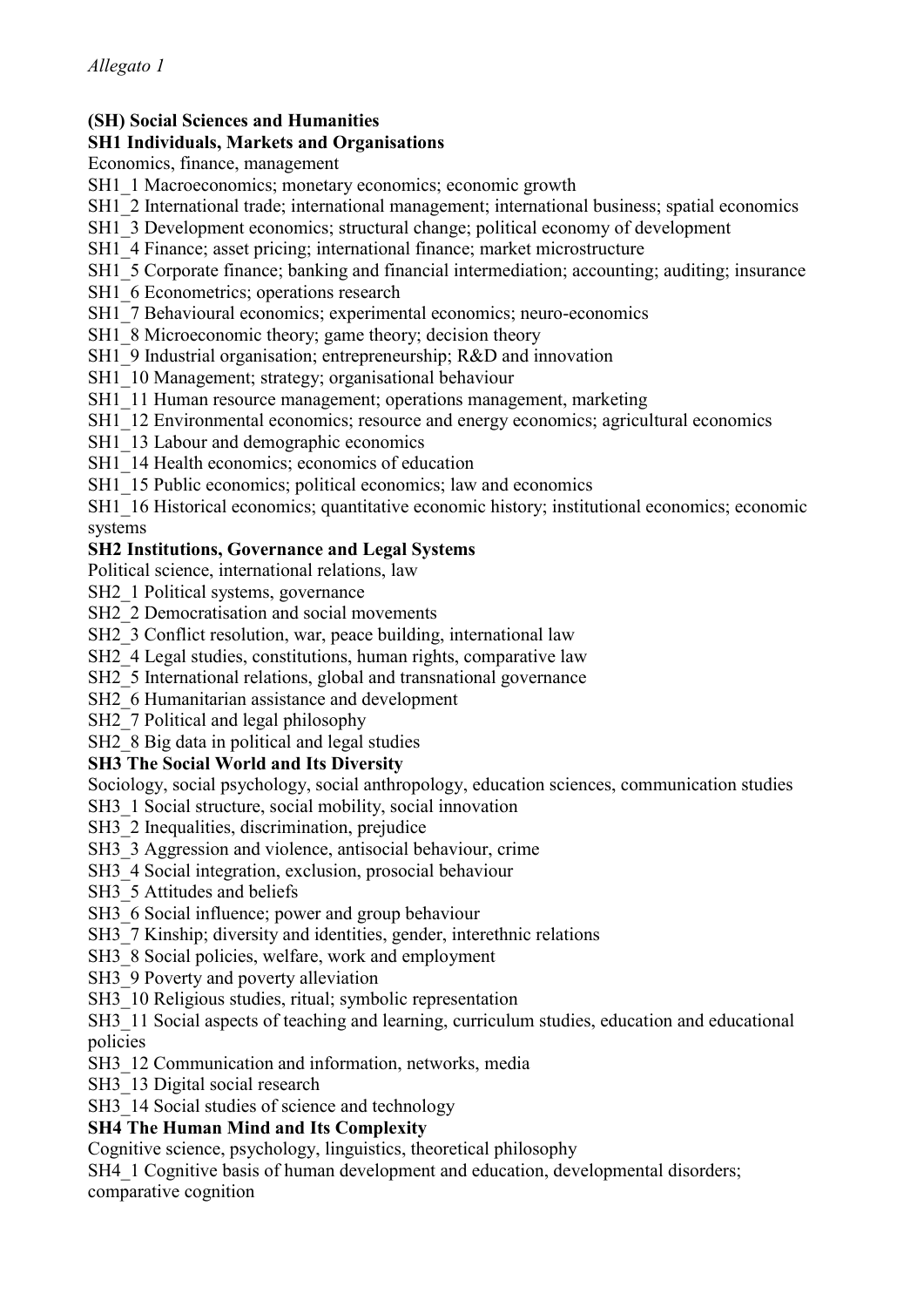## SH4 2 Personality and social cognition; emotion

- SH4\_3 Clinical and health psychology
- SH4\_4 Neuropsychology
- SH4\_5 Attention, perception, action, consciousness
- SH4 6 Learning, memory; cognition in ageing
- SH4 7 Reasoning, decision-making; intelligence
- SH4  $\,8$  Language learning and processing (first and second languages)
- SH4\_9 Theoretical linguistics; computational linguistics
- SH4\_10 Language typology; historical linguistics
- SH4\_11 Pragmatics, sociolinguistics, linguistic anthropology, discourse analysis
- SH4 12 Philosophy of mind, philosophy of language
- SH4 13 Philosophy of science, epistemology, logic

## **SH5 Cultures and Cultural Production**

Literary studies, cultural studies, study of the arts, philosophy

- SH5<sup>1</sup> Classics, ancient literature and art
- SH5<sub>2</sub> Theory and history of literature, comparative literature
- SH5<sup>3</sup> Philology; text and image studies
- SH5<sub>4</sub> Visual and performing arts, film, design and architecture
- SH5\_5 Music and musicology; history of music
- SH5\_6 History of art and architecture, arts-based research
- SH5<sub>7</sub> Museums, exhibitions, conservation and restoration
- SH5<sub>8</sub> Cultural studies, cultural identities and memories, cultural heritage
- SH5<sup>9</sup> Metaphysics, philosophical anthropology; aesthetics
- SH5<sup>10</sup> Ethics and its applications; social philosophy
- SH5<sup>11</sup> History of philosophy
- SH5\_12 Computational modelling and digitisation in the cultural sphere

## **SH6 The Study of the Human Past**

Archaeology and history

- SH6\_1 Historiography, theory and methods in history, including the analysis of digital data
- SH6\_2 Classical archaeology, history of archaeology, social archaeology
- SH6\_3 General archaeology, archaeometry, landscape archaeology
- SH6\_4 Prehistory, palaeoanthropology, palaeodemography, protohistory, bioarchaeology
- SH6\_5 Palaeography and codicology
- SH6\_6 Ancient history
- SH6\_7 Medieval history
- SH6\_8 Early modern history
- SH6\_9 Modern and contemporary history
- SH6<sup>10</sup> Colonial and post-colonial history
- SH6 11 Global history, transnational history, comparative history, entangled histories
- SH6<sup>12</sup> Social and economic history
- SH6\_13 Gender history, cultural history, history of collective identities and memories, history of religions
- SH6 14 History of ideas, intellectual history, history of economic thought
- SH6 15 History of science, medicine and technologies

## **SH7 Human Mobility, Environment, and Space**

- Human geography, demography, health, sustainability science, territorial planning, spatial analysis
- SH7<sup>1</sup> Human, economic and social geography
- SH7<sub>2</sub> Migration
- SH7\_3 Population dynamics: households, family and fertility
- SH7<sub>4</sub> Social aspects of health, ageing and society
- SH7\_5 Sustainability sciences, environment and resources